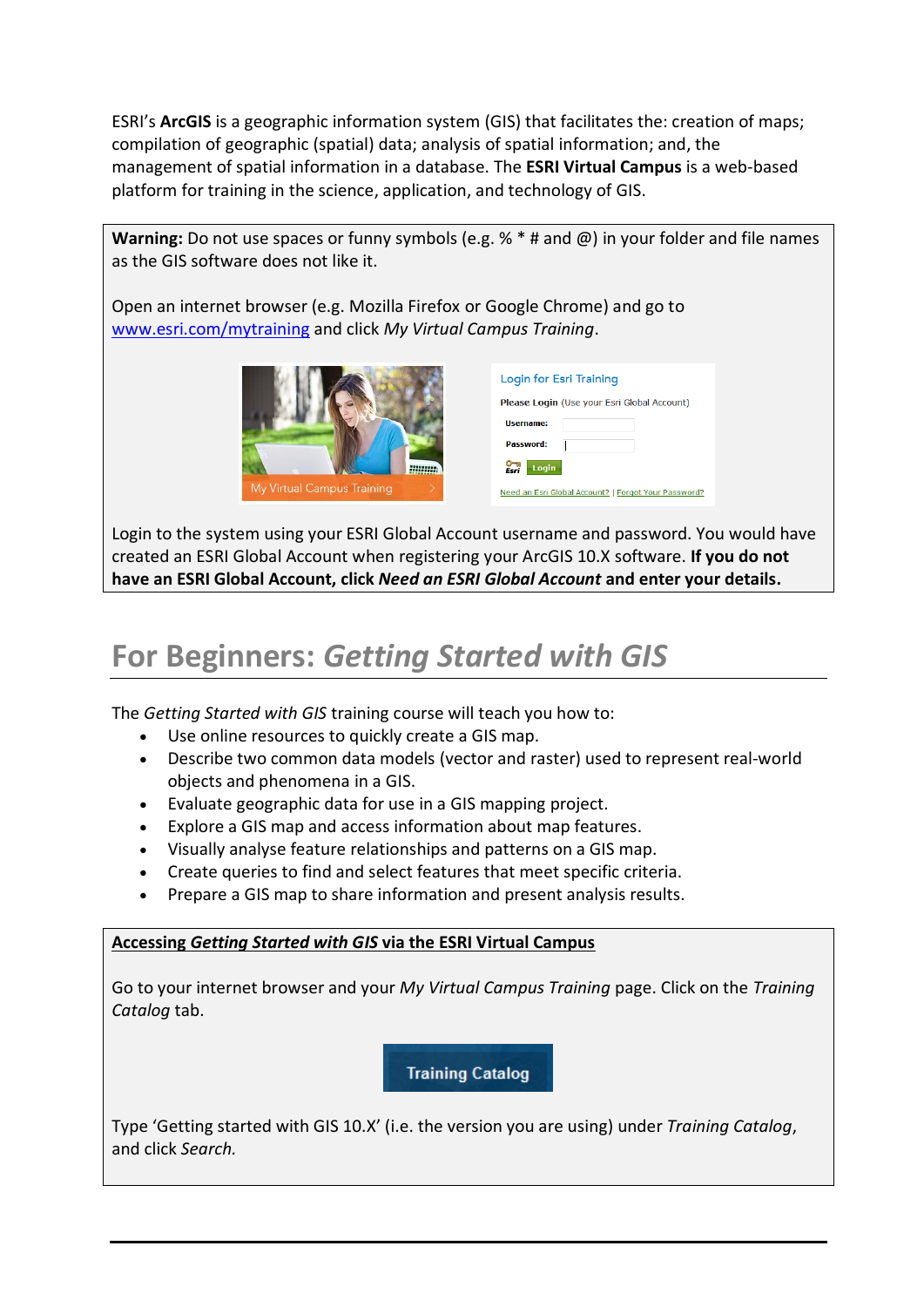|                                                             | <b>Training Catalog</b>                                                                                                       |
|-------------------------------------------------------------|-------------------------------------------------------------------------------------------------------------------------------|
|                                                             |                                                                                                                               |
|                                                             | Esri offers hundreds of training options on GIS, ArcGIS technology, and related topics.                                       |
|                                                             | Search<br>Getting started with GIS 10.2                                                                                       |
|                                                             | View entire catalog                                                                                                           |
|                                                             |                                                                                                                               |
| Click Getting Started with GIS.                             |                                                                                                                               |
|                                                             |                                                                                                                               |
|                                                             | <b>Getting Started with GIS</b>                                                                                               |
|                                                             |                                                                                                                               |
| on Go to Course.                                            | This page provides you with information on the Getting Started with GIS training course. Click                                |
|                                                             | <b>Go to Course</b>                                                                                                           |
|                                                             |                                                                                                                               |
|                                                             |                                                                                                                               |
|                                                             | You have now entered the training module (see the next page for a screen grab of the training                                 |
|                                                             | module). Read the introduction page, and the pages contained under the tabs Learning                                          |
|                                                             |                                                                                                                               |
|                                                             | Objectives, Key Terms, and Software Requirements.                                                                             |
|                                                             |                                                                                                                               |
| Getting Started with GIS by Esri                            | <b>Virtual Campus</b>                                                                                                         |
|                                                             | <b>Contracts</b>                                                                                                              |
|                                                             | Help   Return to My Training   GIS Dictionary   © 2014 Esri                                                                   |
| <b>Introduction</b><br>What is GIS?                         | <b>Introduction</b>                                                                                                           |
| How a GIS works                                             | Need help or find an error?<br>Use this link to contact us.                                                                   |
| What can you do with a GIS?                                 | Have you ever mailed a letter, flown in an airplane, or turned on a faucet?                                                   |
| Author, share, use                                          |                                                                                                                               |
| Introducing an online GIS<br><b>E</b> Using a GIS           | Did you know that GIS is used to plan mail and flight routes, locate leaky pipes, and perform other analyses needed to make   |
|                                                             | decisions and complete everyday tasks? Would you like to know more about what a GIS is?                                       |
|                                                             | This course will provide foundational knowledge of a GIS and show how it can be used to acquire geographic knowledge. You     |
| Defining GIS<br>What is GIS data?                           | will explore GIS maps and use tools to gather information from GIS maps that can be used to make decisions at work or in your |
| Vector geometries                                           | daily life.                                                                                                                   |
| <b>N</b> Vector information                                 |                                                                                                                               |
| Raster basics                                               | <b>Learning Objectives</b><br><b>Key Terms</b><br>Software Requirements<br>Data                                               |
| Data storage                                                |                                                                                                                               |
| Metadata<br>E Which data to use?                            | After completing this course, you will be able to:<br>· Define GIS.                                                           |
| Choosing data models                                        | • Differentiate between vector and raster data.                                                                               |
| Navigating a GIS map                                        | • Navigate a GIS map.                                                                                                         |
| Layers                                                      | . Use tools to access feature information.                                                                                    |
| Scale                                                       | . Create a location query and an attribute query.                                                                             |
| <b>E</b> Moving around a map                                |                                                                                                                               |
| Data and layout view<br><b>E</b> Moving around a map layout |                                                                                                                               |
| Finding information                                         |                                                                                                                               |
| Info tools and attributes                                   |                                                                                                                               |
| Attribute query basics                                      |                                                                                                                               |
| Location query basics                                       |                                                                                                                               |
| Creating queries                                            |                                                                                                                               |
| <b>E</b> Querying maps<br><b>Review</b>                     |                                                                                                                               |
| Exam                                                        |                                                                                                                               |
| <b>Evaluation</b>                                           |                                                                                                                               |
| What's next                                                 |                                                                                                                               |

## *Getting Started with GIS*

The data that you will need to complete this course needs to be downloaded from the ESRI Virtual Campus. Click on the 'Data' tab to download the data.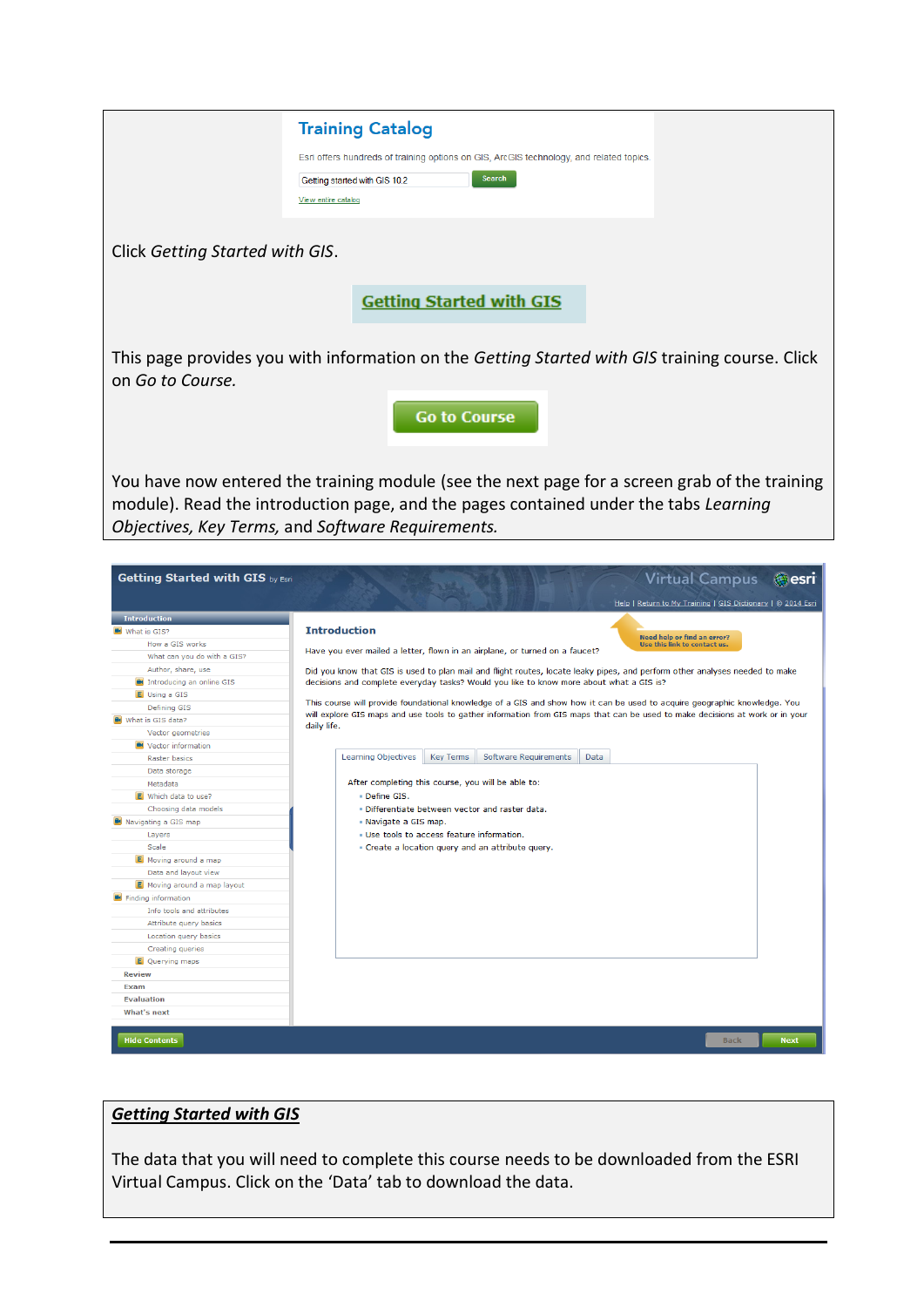

You can close your internet browser at any time, and return to the training manual via the *My Virtual Campus Training* webpage (i.e. [www.esri.com/mytraining](http://www.esri.com/mytraining) and click *My Virtual Campus Training*). Select *Getting Started with GIS* to enter the training course.

| <b>Training Catalog</b><br><b>Main</b> | <b>My Training</b><br><b>Certification</b><br><b>Common Questions</b><br><b>News</b>                                                                                               | Welcome, Alana. V   Help   Edit Global Account   Logout |
|----------------------------------------|------------------------------------------------------------------------------------------------------------------------------------------------------------------------------------|---------------------------------------------------------|
| My Training Overview                   | <b>My Virtual Campus Training</b>                                                                                                                                                  | <b>Start a New Web Course</b>                           |
| <b>My Virtual Campus Training</b>      |                                                                                                                                                                                    | Enter your 14-digit code<br>Go                          |
| My Instructor-Led Training             | <b>Web Courses</b><br><b>Training Seminars</b><br>Transcript<br><b>Courses In Progress</b><br><b>Course Title</b><br>Network Analysis Using ArcGIS<br>Access expires: Sep 01, 2014 | $0$ of $1$<br>$\mathbf{a}$                              |
|                                        | <b>Completed Courses</b><br><b>Course Title</b>                                                                                                                                    | <b>Completion Date</b>                                  |
|                                        |                                                                                                                                                                                    |                                                         |

After you have read each page of the *Getting Started with GIS* training course, and completed all of the five exercises, and conducted the *Review*, click on the *Exam* tab i.e.

The exam consists of 10 questions. ESRI requires you to achieve at least 8/10 to pass the exam. You can retake the exam by clicking  $\sqrt{\frac{R_{\text{etake Eram}}}{r}}$  or  $\sqrt{\frac{K_{\text{c}}}{r}}$  as many times as you like.

**HINT:** The exam questions begin to repeat themselves, so make note of the *incorrect* answers after each attempt. You can go back through the pages of the training course to help you answer the questions, but this will result in the exam re-loading itself.